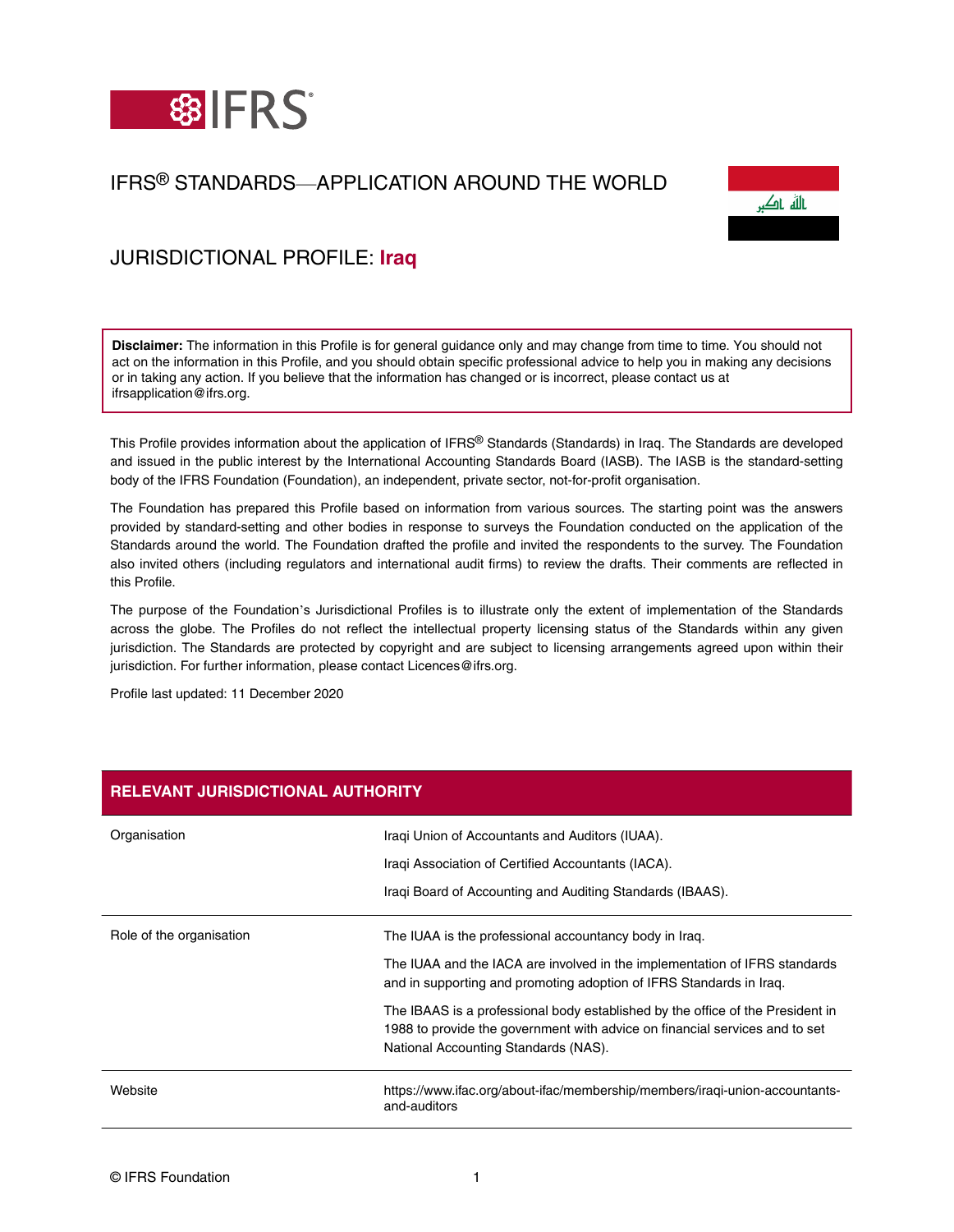#### [acc.firm@aljuboori.net](mailto:acc.firm@aljuboori.net)

#### **COMMITMENT TO GLOBAL FINANCIAL REPORTING STANDARDS**

| Has the jurisdiction made a public<br>commitment in support of moving towards a<br>single set of high quality global accounting<br>standards? | Yes.                                                                                                                                                                                                                                                                                                                                                                                                                                                                                                                                                                                                                                                                                                                                                                                                                                                                                                                                                                                                                                                                                                                                                                                                                                                                                                                                                                                                                                                                                             |
|-----------------------------------------------------------------------------------------------------------------------------------------------|--------------------------------------------------------------------------------------------------------------------------------------------------------------------------------------------------------------------------------------------------------------------------------------------------------------------------------------------------------------------------------------------------------------------------------------------------------------------------------------------------------------------------------------------------------------------------------------------------------------------------------------------------------------------------------------------------------------------------------------------------------------------------------------------------------------------------------------------------------------------------------------------------------------------------------------------------------------------------------------------------------------------------------------------------------------------------------------------------------------------------------------------------------------------------------------------------------------------------------------------------------------------------------------------------------------------------------------------------------------------------------------------------------------------------------------------------------------------------------------------------|
| Has the jurisdiction made a public<br>commitment towards IFRS Standards as<br>that single set of high quality global<br>accounting standards? | Yes for banks                                                                                                                                                                                                                                                                                                                                                                                                                                                                                                                                                                                                                                                                                                                                                                                                                                                                                                                                                                                                                                                                                                                                                                                                                                                                                                                                                                                                                                                                                    |
| What is the jurisdiction's status of<br>adoption?                                                                                             | Under the Iraqi Banking Law (2004), the general concept of applying<br>'international accounting standards' in banking institutions is mentioned<br>(Article 42), but the adoption of IFRS Standards as the sole basis of<br>accounting is not specifically required by this law. However, although it does<br>not spell out the use of IFRS Standards, sub-section 1.c of Article 42 of the<br>Iraqi Banking Law specifies that the principles and basis of accounting to be<br>used in the preparation of financial statements must be in compliance with any<br>special requirements stipulated by the Central Bank of Iraq (CBI). To this end,<br>in 2016, the CBI issued a special instruction to banking institutions in Iraq<br>mandating the use of IFRS Standards from 2016 as the form of 'international<br>accounting standards' to be used by the Iraqi banking sector. Furthermore, in<br>2019, the CBI updated its 2016 requirement to apply IFRS Standards by<br>requiring banks to adopt and comply with IFRS 9. In March 2020, the CBI<br>issued an amended instruction comprising guidance on application of IFRS 9,<br>stating that, 'The Bank should calculate the impact of ECL allowance as at<br>1 January 2020 and provide an option to allocate the effect over 5 years<br>starting from 2020'. Moreover, banks cannot distribute any dividends from<br>2019 unless they have deducted the 2020 share from ECL allowance (1/5 of<br>the total effect of ECL allowance). |
|                                                                                                                                               | In 2004, the Iraqi Company Law (Number 21, 1997, phase 133) was amended<br>and referenced the general concept of applying 'international accounting<br>standards' in joint stock companies and private companies in Iraq. However,<br>IFRS Standards are not specifically named in law. This has resulted in<br>confusion regarding the basis of accounting and the legal requirement for<br>adoption and implementation of IFRS Standards in Iraq. In practice, many<br>Iraqi companies apply the standards promulgated by the Iraqi Board of<br>Accounting and Auditing Standards (IBAAS). The IBAAS is a professional<br>body established by the office of the President in 1988 to provide the<br>government with advice on financial services and to set National Accounting<br>Standards (NAS) and auditing standards. The IBAAS was the first semi-<br>private accounting standard-setting body in Iraq. The NAS were initially<br>modelled on International Accounting Standards (IAS Standards) and have<br>sought to follow international standard-setting. However, there are significant<br>differences between the NAS issued by the IBAAS and IFRS Standards.                                                                                                                                                                                                                                                                                                                      |

Additional comments provided on the adoption status?

If the jurisdiction has NOT made a public statement supporting the move towards a single set of accounting standards and/or Not applicable.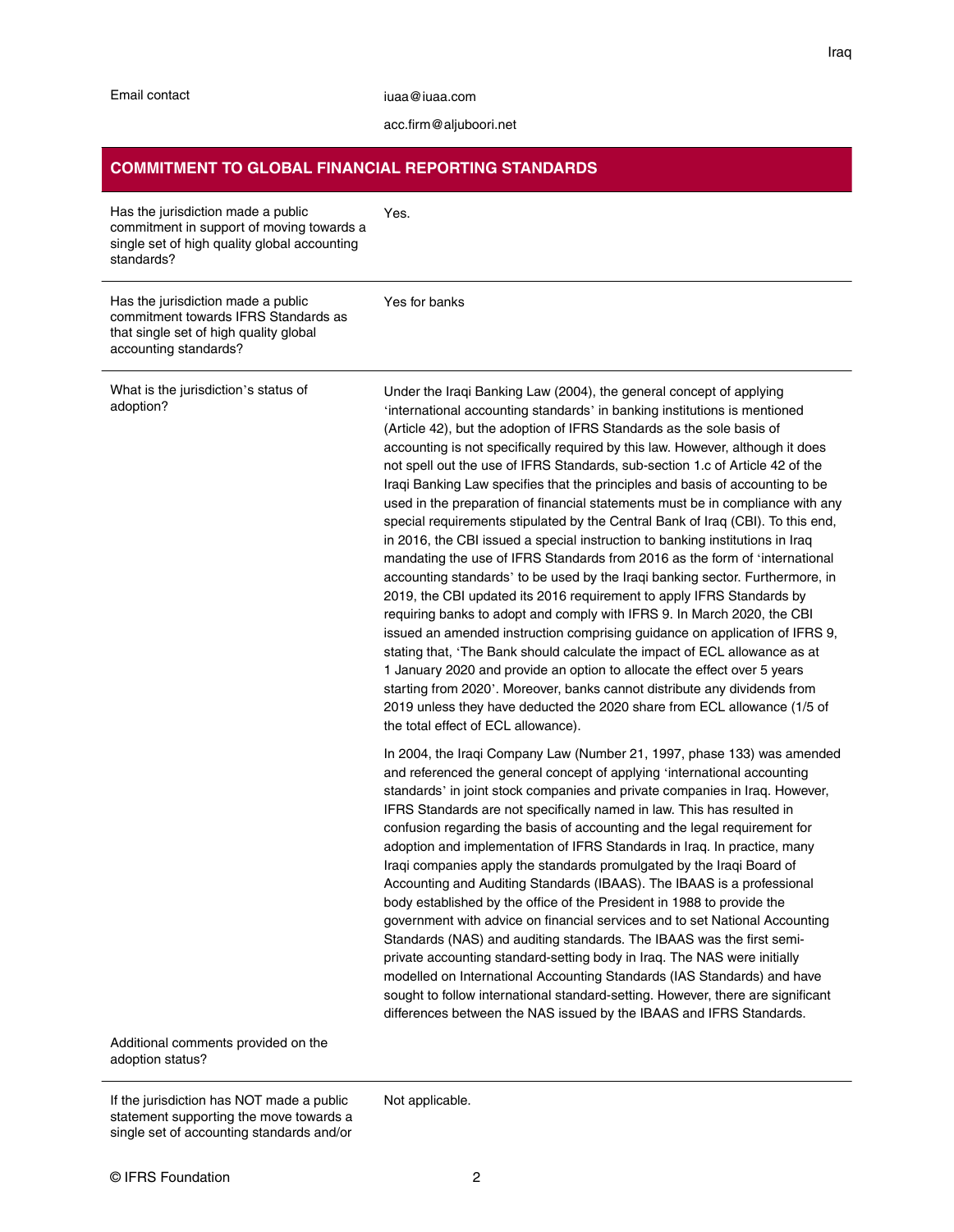### **EXTENT OF IFRS APPLICATION**

For DOMESTIC companies whose debt or equity securities trade in a public market in the jurisdiction:

| Are all or some domestic companies whose<br>securities trade in a public market either<br>required or permitted to use IFRS<br>Standards in their consolidated financial<br>statements?                                                                          | Yes.                                                                                                                                                                                                                                                                                                                                                    |
|------------------------------------------------------------------------------------------------------------------------------------------------------------------------------------------------------------------------------------------------------------------|---------------------------------------------------------------------------------------------------------------------------------------------------------------------------------------------------------------------------------------------------------------------------------------------------------------------------------------------------------|
| If YES, are IFRS Standards REQUIRED or<br>PERMITTED?                                                                                                                                                                                                             | Permitted.                                                                                                                                                                                                                                                                                                                                              |
|                                                                                                                                                                                                                                                                  | IFRS Standards are permitted as according to the Company Law and the<br>Banking Law (2004), they are acceptable 'international accounting standards'.<br>Only banks are required to apply IFRS Standards as their basis of accounting<br>as per the CBI special instruction of 2016 and amendments to this instruction<br>of 2019 and 2020 (see above). |
| Does that apply to ALL domestic<br>companies whose securities trade in a<br>public market, or only SOME? If some,<br>which ones?                                                                                                                                 | All.                                                                                                                                                                                                                                                                                                                                                    |
| Are IFRS Standards also required or<br>permitted for more than the consolidated<br>financial statements of companies whose<br>securities trade in a public market?                                                                                               | Yes.                                                                                                                                                                                                                                                                                                                                                    |
| For instance, are IFRS Standards required<br>or permitted in separate company financial<br>statements of companies whose securities<br>trade in a public market?                                                                                                 | Permitted.                                                                                                                                                                                                                                                                                                                                              |
| For instance, are IFRS Standards required<br>or permitted for companies whose<br>securities do not trade in a public market?                                                                                                                                     | Permitted.                                                                                                                                                                                                                                                                                                                                              |
| If the jurisdiction currently does NOT<br>require or permit the use of IFRS<br>Standards for domestic companies whose<br>securities trade in a public market, are<br>there any plans to permit or require IFRS<br>Standards for such companies in the<br>future? | Not applicable.                                                                                                                                                                                                                                                                                                                                         |

For FOREIGN companies whose debt or equity securities trade in a public market in the jurisdiction:

Are all or some foreign companies whose securities trade in a public market either REQUIRED or PERMITTED to use IFRS Standards in their consolidated financial statements? Yes. If YES, are IFRS Standards REQUIRED or PERMITTED in such cases? Permitted.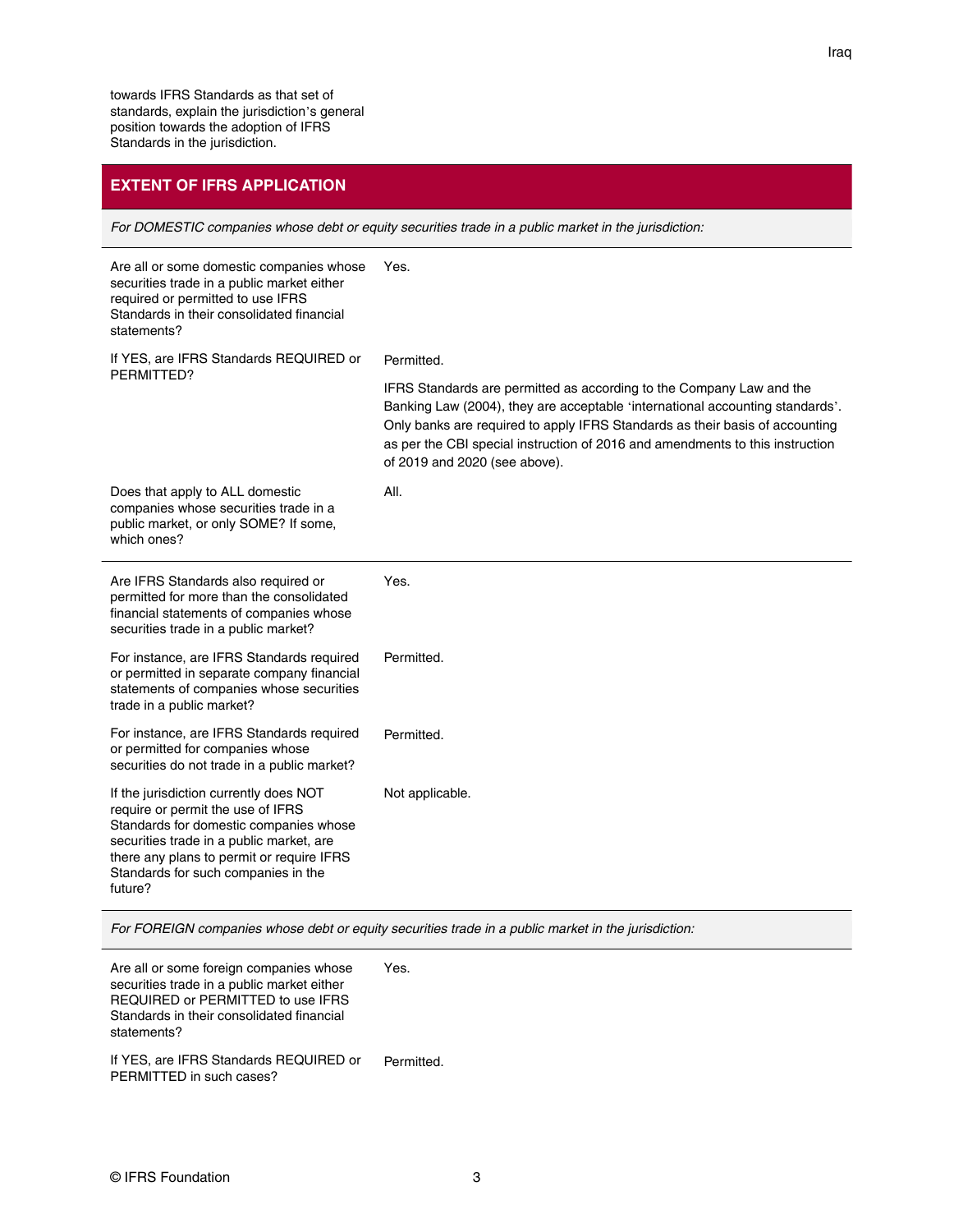Iraq

IFRS Standards are permitted as according to the Company Law and the Banking Law (2004), they are acceptable 'international accounting standards.' Only banks are required to apply IFRS Standards as their basis of accounting as per the CBI special instruction of 2016 and amendments to this instruction of 2019 and 2020 (see above).

Does that apply to ALL foreign companies whose securities trade in a public market, or only SOME? If some, which ones?

All.

#### **IFRS ENDORSEMENT**

| Which IFRS Standards are required or<br>permitted for domestic companies?                                                                                                 | In 2016, the CBI issued a special instruction to banking institutions in Iraq<br>mandating the use of IFRS Standards from 2016 as the form of 'international<br>accounting standards' to be used by the Iraqi banking sector. Furthermore, in<br>2019, the CBI updated its 2016 requirement to apply IFRS Standards by<br>requiring banks to also adopt and comply with IFRS 9. In March 2020, the CBI<br>issued an amended instruction comprising guidance on application of IFRS 9,<br>stating that 'The Bank should calculate the impact of ECL allowance as at<br>1 January 2020 and provide an option to allocate the effect over 5 years<br>starting from 2020'. Moreover, banks cannot distribute any dividends from<br>2019 unless they have deducted the 2020 share from ECL allowance (1/5 of<br>the total effect of ECL allowance).                                                                                                                                                                                                                                                                                                                                                                                                                                                                                                                                                                                                                                                                     |
|---------------------------------------------------------------------------------------------------------------------------------------------------------------------------|--------------------------------------------------------------------------------------------------------------------------------------------------------------------------------------------------------------------------------------------------------------------------------------------------------------------------------------------------------------------------------------------------------------------------------------------------------------------------------------------------------------------------------------------------------------------------------------------------------------------------------------------------------------------------------------------------------------------------------------------------------------------------------------------------------------------------------------------------------------------------------------------------------------------------------------------------------------------------------------------------------------------------------------------------------------------------------------------------------------------------------------------------------------------------------------------------------------------------------------------------------------------------------------------------------------------------------------------------------------------------------------------------------------------------------------------------------------------------------------------------------------------|
| The auditor's report and/or the basis of<br>presentation footnote states that financial<br>statements have been prepared in<br>conformity with:                           | Varies.<br>For banking institutions, it will state 'in accordance with IFRS Standards', as<br>required by the CBI special instructions. For companies that choose voluntary<br>adoption it will also state 'in accordance with IFRS Standards'; however, for<br>other companies it will state 'in accordance with National Accounting<br>Standards'.                                                                                                                                                                                                                                                                                                                                                                                                                                                                                                                                                                                                                                                                                                                                                                                                                                                                                                                                                                                                                                                                                                                                                               |
| Does the auditor's report and/or the basis<br>of preparation footnote allow for 'dual<br>reporting' (conformity with both IFRS<br>Standards and the jurisdiction's GAAP)? | No.                                                                                                                                                                                                                                                                                                                                                                                                                                                                                                                                                                                                                                                                                                                                                                                                                                                                                                                                                                                                                                                                                                                                                                                                                                                                                                                                                                                                                                                                                                                |
| Are IFRS Standards incorporated into law<br>or regulations?                                                                                                               | Yes for banks.<br>Under the Iraqi Banking Law (2004), the general concept of applying<br>'international accounting standards' in banking institutions is mentioned<br>(Article 42), but the adoption of IFRS Standards as the sole basis of<br>accounting is not specifically required by this law. However, although it does<br>not spell out the use of IFRS Standards, sub-section 1.c of Article 42 of the<br>Iraqi Banking Law specifies that the principles and basis of accounting to be<br>used in the preparation of financial statements must be in compliance with any<br>special requirements stipulated by the Central Bank of Iraq (CBI). To this end,<br>in 2016, the CBI issued a special instruction to banking institutions in Iraq<br>mandating the use of IFRS Standards from 2016 as the form of 'international<br>accounting standards' to be used by the Iraqi banking sector. Furthermore, in<br>2019, the CBI updated its 2016 requirement to apply IFRS Standards by<br>requiring banks to adopt and comply with IFRS 9. In March 2020, the CBI<br>issued an amended instruction comprising guidance on application of IFRS 9,<br>stating that, 'The Bank should calculate the impact of ECL allowance as at<br>1 January 2020 and provide an option to allocate the effect over 5 years<br>starting from 2020'. Moreover, banks cannot distribute any dividends from<br>2019 unless they have deducted the 2020 share from ECL allowance (1/5 of<br>the total effect of ECL allowance). |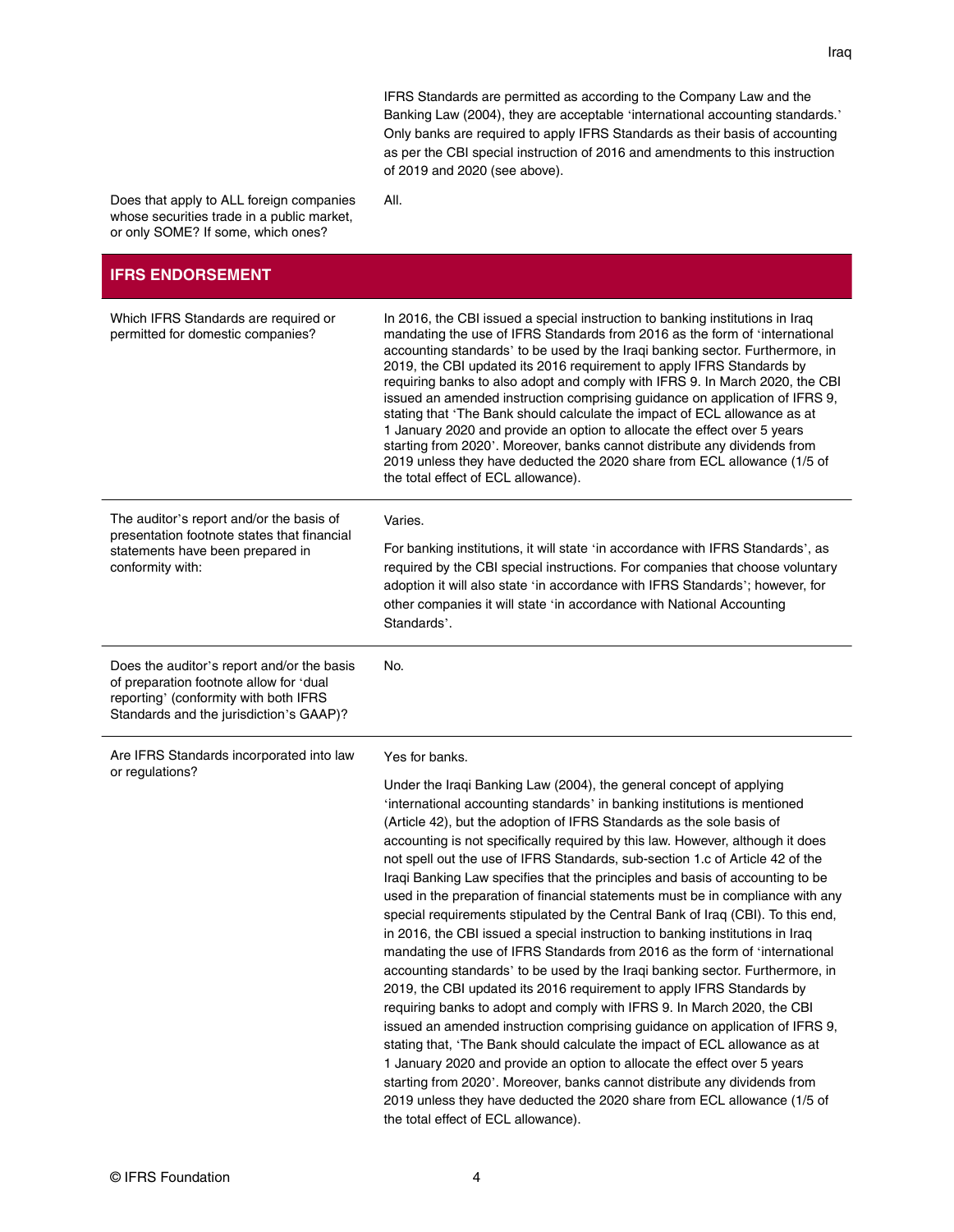Iraq

No for other companies.

|                                                                                                                                                                 | In 2004, the Iraqi Company Law (Number 21, 1997, phase 133) was amended<br>and referenced the general concept of applying 'international accounting<br>standards' in joint stock companies and private companies in Iraq. However,<br>IFRS Standards are not specifically named in law. This has resulted in<br>confusion regarding the basis of accounting and the legal requirement for<br>adoption and implementation of IFRS Standards in Iraq. In practice, many<br>Iraqi companies apply the standards promulgated by the Iraqi Board of<br>Accounting and Auditing Standards (IBAAS). The IBAAS is a professional<br>body established by the office of the President in 1988 to provide the<br>government with advice on financial services and to set National Accounting<br>Standards (NAS) and auditing standards. The IBAAS was the first semi-<br>private accounting standard-setting body in Iraq. The NAS were initially<br>modelled on International Accounting Standards (IAS Standards) and have<br>sought to follow international standard-setting. However, there are significant<br>differences between the NAS issued by the IBAAS and IFRS Standards. |
|-----------------------------------------------------------------------------------------------------------------------------------------------------------------|-----------------------------------------------------------------------------------------------------------------------------------------------------------------------------------------------------------------------------------------------------------------------------------------------------------------------------------------------------------------------------------------------------------------------------------------------------------------------------------------------------------------------------------------------------------------------------------------------------------------------------------------------------------------------------------------------------------------------------------------------------------------------------------------------------------------------------------------------------------------------------------------------------------------------------------------------------------------------------------------------------------------------------------------------------------------------------------------------------------------------------------------------------------------------------|
| If yes, how does that process work?                                                                                                                             | See above. IFRS Standards to date have been legally required by the Central<br>Bank of Iraq through sub-section 1.c of Article 42 and the issuance of special<br>instructions to apply IFRS Standards from 2016, with the addition of IFRS 9<br>from 2019.                                                                                                                                                                                                                                                                                                                                                                                                                                                                                                                                                                                                                                                                                                                                                                                                                                                                                                                  |
| If no, how do IFRS Standards become a<br>requirement in the jurisdiction?                                                                                       | To become mandatory for application for the remainder of public and private<br>entities, the Iraqi Company Law (2004) would have to be amended to specify<br>the basis of accounting as IFRS Standards. To date this has not been done.<br>As a result, there is confusion regarding the basis of accounting and the legal<br>requirement for adoption and implementation of IFRS Standards in the<br>country. In practice, many companies use the NAS as the basis of accounting<br>and not IFRS Standards.                                                                                                                                                                                                                                                                                                                                                                                                                                                                                                                                                                                                                                                                |
| Does the jurisdiction have a formal process<br>for the 'endorsement' or 'adoption' of new<br>or amended IFRS Standards (including<br>Interpretations) in place? | No.                                                                                                                                                                                                                                                                                                                                                                                                                                                                                                                                                                                                                                                                                                                                                                                                                                                                                                                                                                                                                                                                                                                                                                         |
| If yes, what is the process?                                                                                                                                    | Not applicable.                                                                                                                                                                                                                                                                                                                                                                                                                                                                                                                                                                                                                                                                                                                                                                                                                                                                                                                                                                                                                                                                                                                                                             |
| If no, how do new or amended IFRS<br>Standards become a requirement in the<br>jurisdiction?                                                                     | To date, for the banking sector this has been done through the issuance of<br>additional special instructions by the CBI for application by Iraqi banking<br>institutions.                                                                                                                                                                                                                                                                                                                                                                                                                                                                                                                                                                                                                                                                                                                                                                                                                                                                                                                                                                                                  |
| Has the jurisdiction eliminated any<br>accounting policy options permitted by<br>IFRS Standards and/or made any<br>modifications to any IFRS Standards?         | Yes.                                                                                                                                                                                                                                                                                                                                                                                                                                                                                                                                                                                                                                                                                                                                                                                                                                                                                                                                                                                                                                                                                                                                                                        |
| If yes, what are the changes?                                                                                                                                   | In March 2020, the CBI issued an amended instruction comprising guidance<br>on application of IFRS 9, stating that, 'The Bank should calculate the impact<br>of ECL allowance as at 1 January 2020 and provide an option to allocate the<br>effect over 5 years starting from 2020'. Moreover, banks cannot distribute any<br>dividends from 2019 unless they have deducted the 2020 share from ECL<br>allowance (1/5 of the total effect of ECL allowance).                                                                                                                                                                                                                                                                                                                                                                                                                                                                                                                                                                                                                                                                                                                |
| Other comments regarding the use of IFRS<br>Standards in the jurisdiction?                                                                                      |                                                                                                                                                                                                                                                                                                                                                                                                                                                                                                                                                                                                                                                                                                                                                                                                                                                                                                                                                                                                                                                                                                                                                                             |

## **TRANSLATION OF IFRS STANDARDS**

Are IFRS Standards translated into the local language?

Yes. The IFRS Foundation coordinates the annual publication of the official Arabic translation of IFRS Standards (part A only).